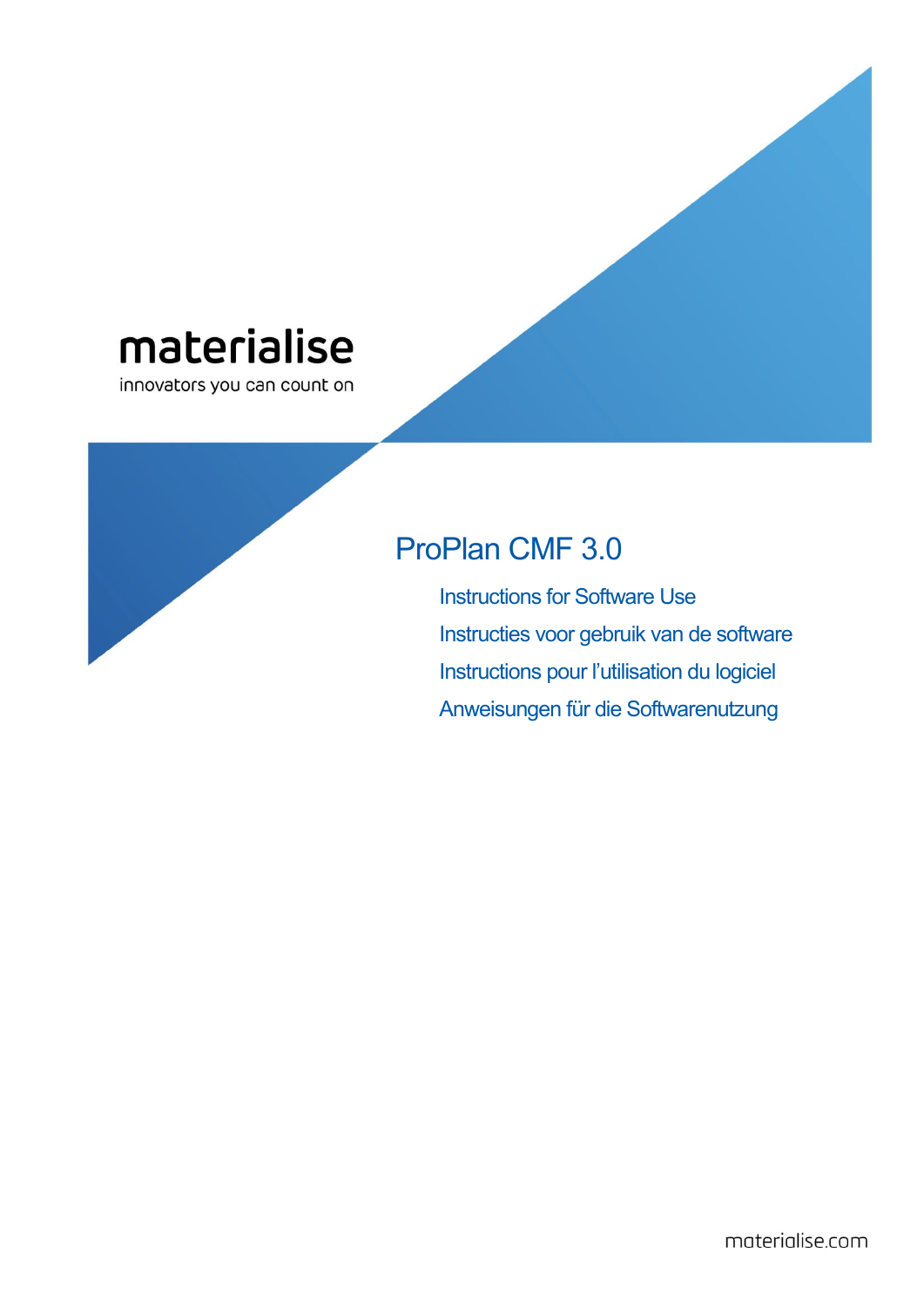# **CONTENS**

| Instructions for Use       | ર |
|----------------------------|---|
| Gebruiksaanwijzing         | 5 |
| Instructions d'utilisation |   |
| Gebrauchsanweisung         | q |

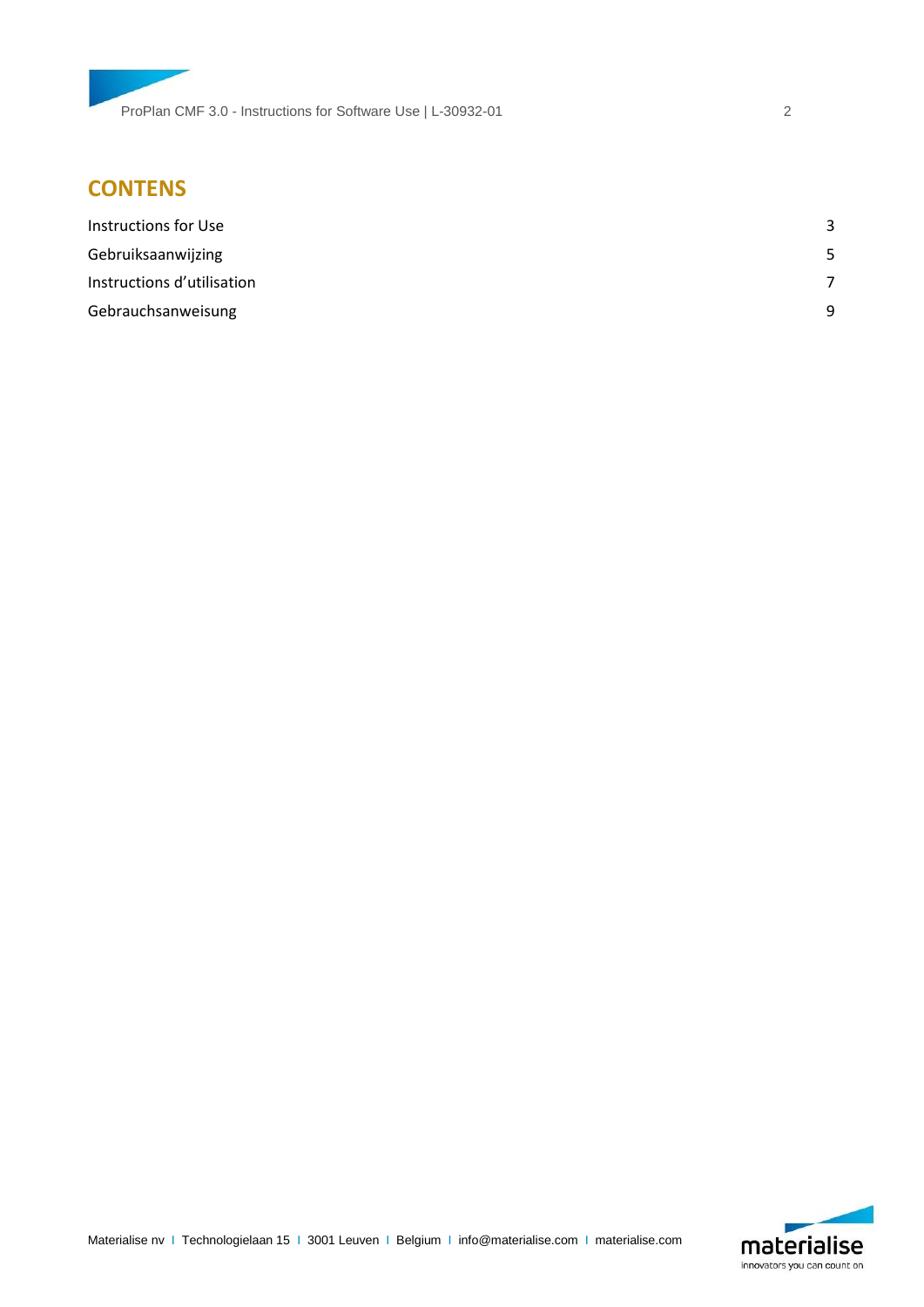ProPlan CMF 3.0 - Instructions for Software Use | L-30932-01 3



**Manufactured in 2017 by:** 



# <span id="page-2-0"></span>Instructions for Use

Materialise NV Technologielaan 15 3001 Leuven, Belgium

**This document contains general instructions for use for ProPlan CMF. For detailed instructions, refer to the Software User Manual.**

# **DESCRIPTION**

ProPlan CMF is user-friendly scanner-based imageprocessing software with 3D visualization functions to plan surgical operations over the Cranio-Maxillo-Facial (CMF) region. CT images as well as MRI images can be interactively visualized and segmented to result in a 3D rendering of anatomical objects.

# INDICATIONS

ProPlan CMF is intended for use as a software interface and image segmentation system for the transfer of imaging information from a medical scanner such as a CT scanner or a Magnetic Resonance Imaging scanner. It is also used as pre-operative software for simulating/evaluating implant placement and surgical treatment options.

# CONTRAINDICATIONS

None

# WARNINGS

- This product should be used by trained technicians. The output must be verified by the responsible clinician.
- The 3D reconstructions must be compared to the slice images and verified for approval by the responsible clinician.
- It is the clinician's ultimate obligation to exercise his/her professional judgment in any decision to follow or not follow the treatment planning made using the medical device (software).
- It is advised to use scans with an inter-slice distance of 1 mm. The use of larger inter-slice distances is not recommended.
- ProPlan CMF Guides are to be used by a trained physician in the performance of surgery.
- Be aware that any patient specific guides and/ or anatomical models derived from a planning created in the software have been manufactured based on CT/MRI scans of the patient. If the patient's anatomy has changed significantly since the time of the

CT/MRI scan, the guides or models should not be used.

# PRECAUTIONS

- The quality of the images in the ProPlan CMF software depends on the quality of the scanned images. To obtain optimal results, please use the scan parameters specified in the scanning protocol.
- It is advised to use the guide or anatomical model within 6 months of performing the CT/MRI scans on which they are based. If the patient's anatomy has changed significantly since the time of the CT/MRIscan, the guide or model should not be used, even if the time period of 6 months has not expired.

# INSTRUCTIONS FOR USE

• Install

Close all other applications before installing ProPlan CMF. Install ProPlan CMF using the ProPlan CMF installer file. You must have administrative privileges to install the software. This means you either need to be logged in as an administrator before running the installer or you need to right-click the installer while holding the Shift-key and choose the 'Run as administrator' option.

Follow the instructions on screen to install ProPlan CMF.

• Start

To start ProPlan CMF, double click the ProPlan CMF icon on your desktop or go via the Start > All Programs > Synthes > ProPlan CMF and choose to run ProPlan CMF.

ProPlan CMF is password protected. Run ProPlan CMF after the installation to start the Password Request Wizard. You will be presented with the options to apply for password. Follow the instructions on screen.

The start screen is opened when the software is started. Click Open Project to open a ProPlan CMF file or click Import Images to import DICOM.

When a ProPlan CMF project is opened, the ProPlan CMF Overview screen gives an overview of all available ProPlan CMF wizards and services. Hover over a menu item on the left side of your screen to display more information in the information pane. Click on the menu item on the left to enter any of the wizards.

Software Requirements

ProPlan CMF can be used on the following operating systems:

Windows Vista SP2 x64; Windows 7 x64; Windows 8 x64; Windows 10 x64.



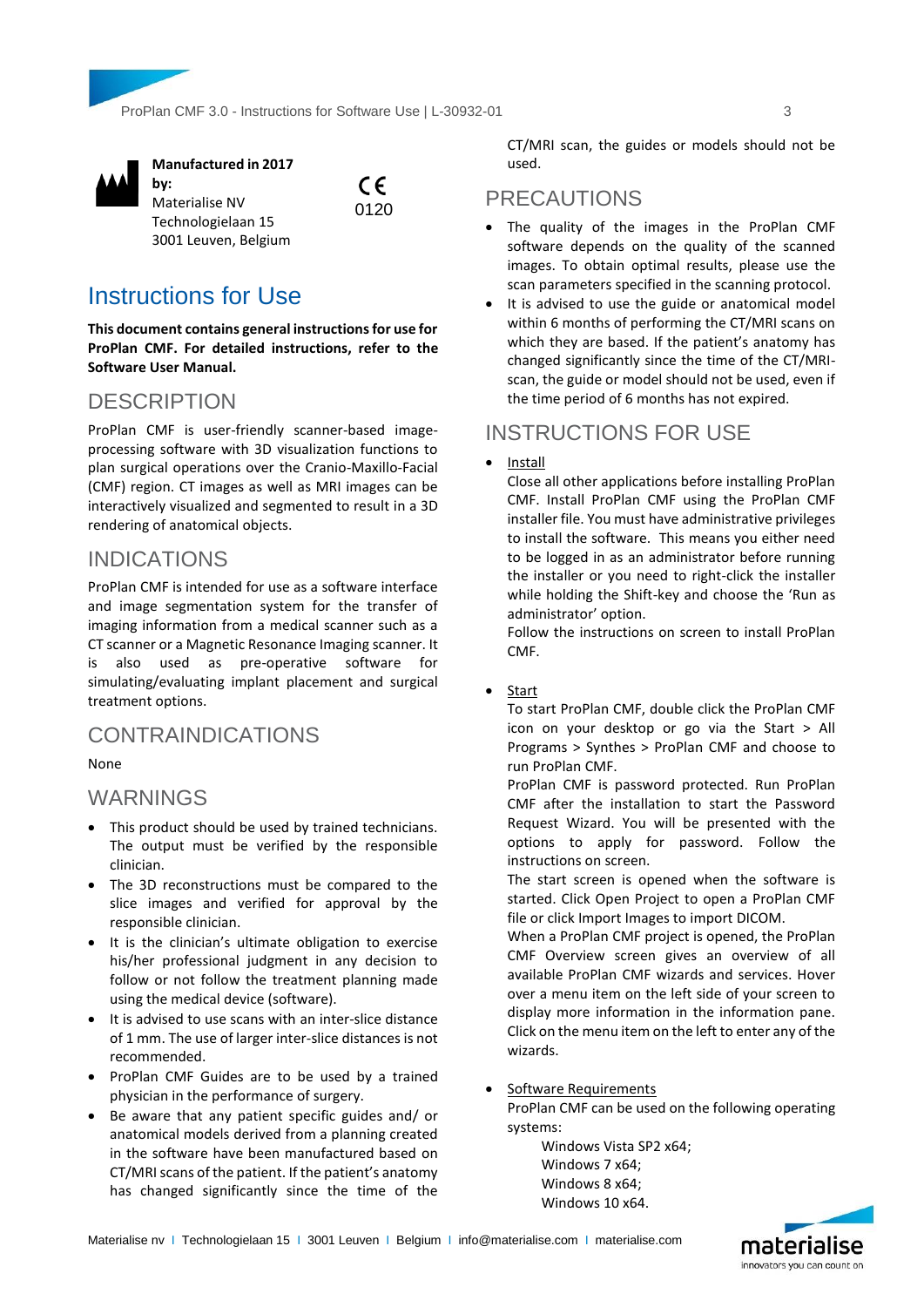

Note To maximize the full capacity of your PC and process larger datasets PROPLAN CMF Software is now supporting x64 OS platforms only.

Additional software requirements: Internet Explorer 8.0 or higher Adobe Reader X or higher

• Hardware Requirements ProPlan CMF can work on a PC with the following configuration:

Intel Core2Duo or equivalent;

3 GB RAM;

AMD Radeon or NVIDIA GeForce graphics card with 128MB RAM or equivalent.

To ensure optimal performance, we recommend using this configuration (or higher):

> Intel i3 or equivalent; 4 GB RAM; AMD Radeon or NVIDIA GeForce graphics card with 256MB RAM or equivalent.

Note: it is absolutely essential to use valid drivers for the video card and for all other hardware as provided by the manufacturer of your PC.

# CONTACT

### **Europe (Headquarters)**

Materialise NV Technologielaan 15 BE-3001 Leuven Belgium

[www.materialise.com](http://www.materialise.com/)

Phone +32 16 39 66 11

[proplancmfsupport@materialise.com](mailto:proplancmfsupport@materialise.com)

### **USA and Canada**

Materialise USA, LLC. 44650 Helm Court, Plymouth MI 48170, United States [www.materialise.com](http://www.materialise.com/) Phone +1 734 259 6445 [proplancmfsupport@materialise.com](mailto:proplancmfsupport@materialise.com)

**Published in:**

January 2017

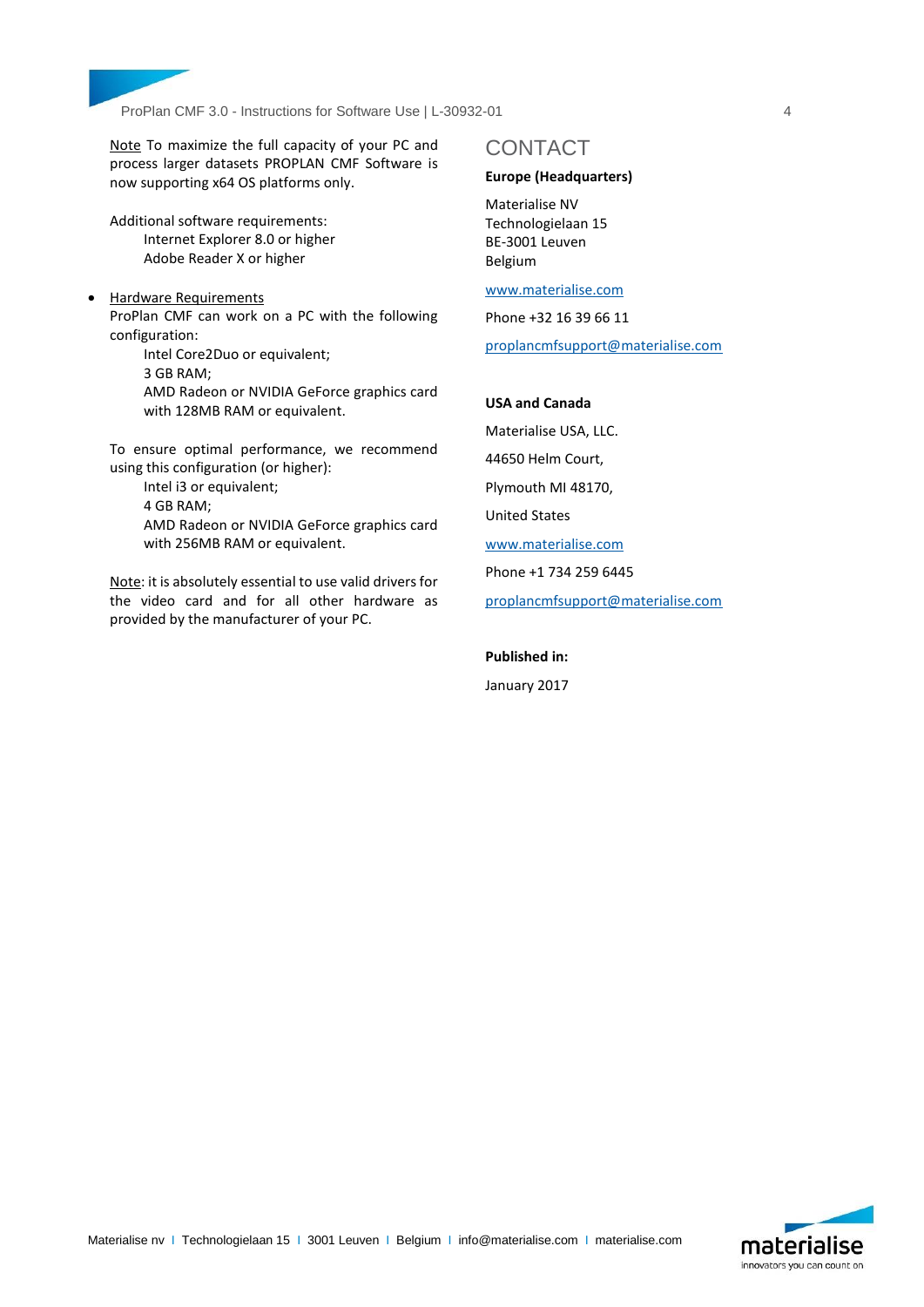

**Manufactured in 2017** 

**by:**  Materialise NV Technologielaan 15 3001 Leuven, Belgium

0120

 $\epsilon$ 

# <span id="page-4-0"></span>**Gebruiksaanwijzing**

**Dit document bevat algemene instructies voor het gebruik van ProPlan CMF. Raadpleeg de gebruikershandleiding voor gedetailleerde instructies.**

# BESCHRIJVING

ProPlan CMF is gebruiksvriendelijke scannergebaseerde beeldverwerkingssoftware met 3Dvisualisatie functies om chirurgische ingrepen in de Cranio-Maxillofaciale (CMF) regio te plannen. CT beelden en MRI beelden kunnen interactief gevisualiseerd en gesegmenteerd worden en omgezet in een 3D weergave van de anatomie.

# INDICATIES VOOR GEBRUIK

ProPlan CMF is bedoeld om te gebruiken als een software interface en beeldsegmentatie system voor de overdracht van beeldinformatie van een medische scanner zoals een CT scanner of een MRI scanner. Het is ook bedoeld als pre-operatieve software voor het simuleren/evalueren van implantaatplaatsing en chirurgische behandelingsopties.

# CONTRA-INDICATIES

Geen

# WAARSCHUWINGEN

- Dit product dient door geschoolde technici gebruikt te worden. Het resultaat moet geverifieerd worden door de verantwoordelijke arts.
- De 3D reconstructies moeten vergeleken worden met de slice beelden en geverifieerd voor goedkeuring door de verantwoordelijke arts.
- Het is de uiteindelijke plicht van de arts om zijn/haar professionele oordeel te gebruiken bij de beslissing om de operatieplanning gemaakt met het medisch hulpmiddel (de software) al dan niet te volgen.
- Het word aangeraden om scans te nemen met een inter-slice afstand van 1 mm. Het gebruik van grotere inter-slice afstanden is niet aanbevolen.
- ProPlan CMF Guides dienen door een geschoolde arts te worden gebruikt voor het uivoeren van chirurgische ingrepen.
- Denk eraan dat deze patiëntspecifieke instrumenten op basis van CT/MRI-scans van de patiënt zijn

gemaakt. Indien de anatomie van de patiënt sinds het moment van de CT/MRI-scan in aanzienlijke mate is veranderd, dienen de instrumenten of modellen niet te worden gebruikt.

### VOORZORGEN

- De kwaliteit van de beelden in de ProPlan CMF software is afhankelijk van de kwaliteit van de gescande beelden. Om optimale resultaten te verkrijgen, gebruik de scan parameters die zijn opgegeven in het scanprotocol.
- Het is aangeraden om de guide of het model te gebruiken binnen 6 maanden na het uitvoeren van de CT/MRI scan waarop ze gebaseerd zijn. Als de anatomie van de patient aanzienlijk veranderd is sinds de CT/MRI-scan dient de guide of het model niet gebruikt te worden, zelfs niet als de periode van 6 maanden nog niet is verstreken.

# INSTRUCTIES VOOR GEBRUIK

Installatie

Sluit alle andere toepassingen voor het installeren van ProPlan CMF. Installeer ProPlan CMF met behulp van de ProPlan CMF installatie file. U moet beschikken over beheersrechten om de software te installeren. Dit betekent dat u ofwel moet ingelogd zijn als beheerder voor het uitvoeren van het installatieprogramma of dat u met de rechtermuisknop moet klikken op het installatieprogramma terwijl u de Shift-toets ingedrukt houdt om vervolgens de optie 'Run as administrator' te kiezen.

Volg de instructies op het scherm om ProPlan CMF te installeren.

Opstarten

Om ProPlan CMF te starten, dubbelklikt u op het ProPlan CMF pictogram op uw bureaublad of gaat u via het Start> Alle programma's> Synthes > ProPlan CMF en kies om ProPlan CMF uit te voeren.

ProPlan CMF is beveiligd met een wachtwoord. Voer ProPlan CMF uit na de installatie om de Password Request Wizard te starten. De wizard toont u de mogelijkheden om een wachtwoord aan te vragen. Volg de instructies op het scherm.

De startpagina wordt geopend wanneer de software wordt gestart. Klik op Open Project om een ProPlan CMF bestand te openen of klik op Import Images om DICOM beelden te importeren.

Wanneer een ProPlan CMF project is geopend toont het Overview scherm een overzicht van alle beschikbare ProPlan CMF wizards en diensten. Beweeg over een menu-item aan de linkerkant van uw scherm om meer informatie in het informatievenster weer te geven. Klik op het menu-

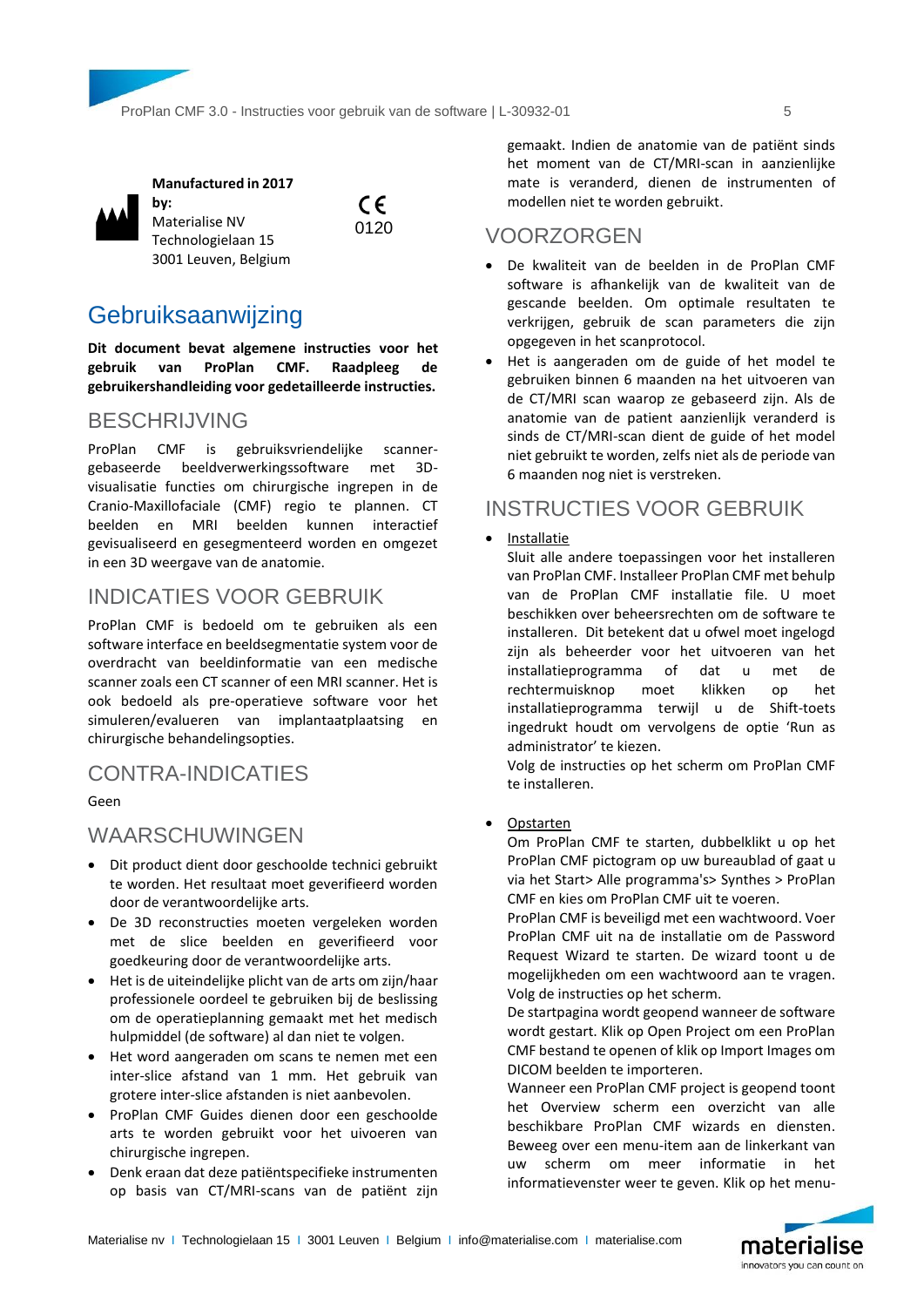ProPlan CMF 3.0 - Instructies voor gebruik van de software | L-30932-01 6

item aan de linkerkant om een van de wizards op te starten.

**Software Systeemvereisten** ProPlan CMF kan gebruikt worden op deze systemen : Windows Vista SP2 x64;

Windows 7 x64; Windows 8 x64; Windows 10 x64.

Nota : Om de volledige capaciteit van de PC te maximaleren en om grotere datasets te kunnen verwerken gebruikt ondersteunt ProPlan CMF alleen x64 plaformen.

Bijkomende software vereisten : Internet Explorer 8.0 of hoger Adobe Reader X of hoger

 Hardware systeemvereisten ProPlan CMF kan gebruikt worden op deze opstelling:

> Intel Core2Duo of gelijkwaardig; 3GB RAM; AMD Radeon of NVIDIA GeForce grafische kaart met 256MB RAM of gelijkwaardig;

Om een optimale prestatie te verzekeren, raden wij aan deze configuratie (of hoger) te gebruiken:

Intel i3 of gelijkwaardig 4GB RAM; AMD Radeon or NVIDIA GeForce grafische kaart met 256MB RAM of gelijkwaardig

Nota : het is absoluut noodzakelijk de juiste drivers voor de videokaart en alle andere hardware te gebruiken zoals voorzien door de fabrikant van uw computer.

### CONTACT

### **Europe (Hoofdkwartier)**

Materialise NV Technologielaan 15 BE-3001 Leuven Belgium

[www.materialise.com](http://www.materialise.com/)

Phone +32 16 39 66 11

[proplancmfsupport@materialise.com](mailto:proplancmfsupport@materialise.com)

### **USA en Canada**

Materialise USA, LLC. 44650 Helm Court, Plymouth MI 48170, United States [www.materialise.com](http://www.materialise.com/) Phone +1 734 259 6445 [proplancmfsupport@materialise.com](mailto:proplancmfsupport@materialise.com)

#### **Gepubliceerd in:**

Januari 2017

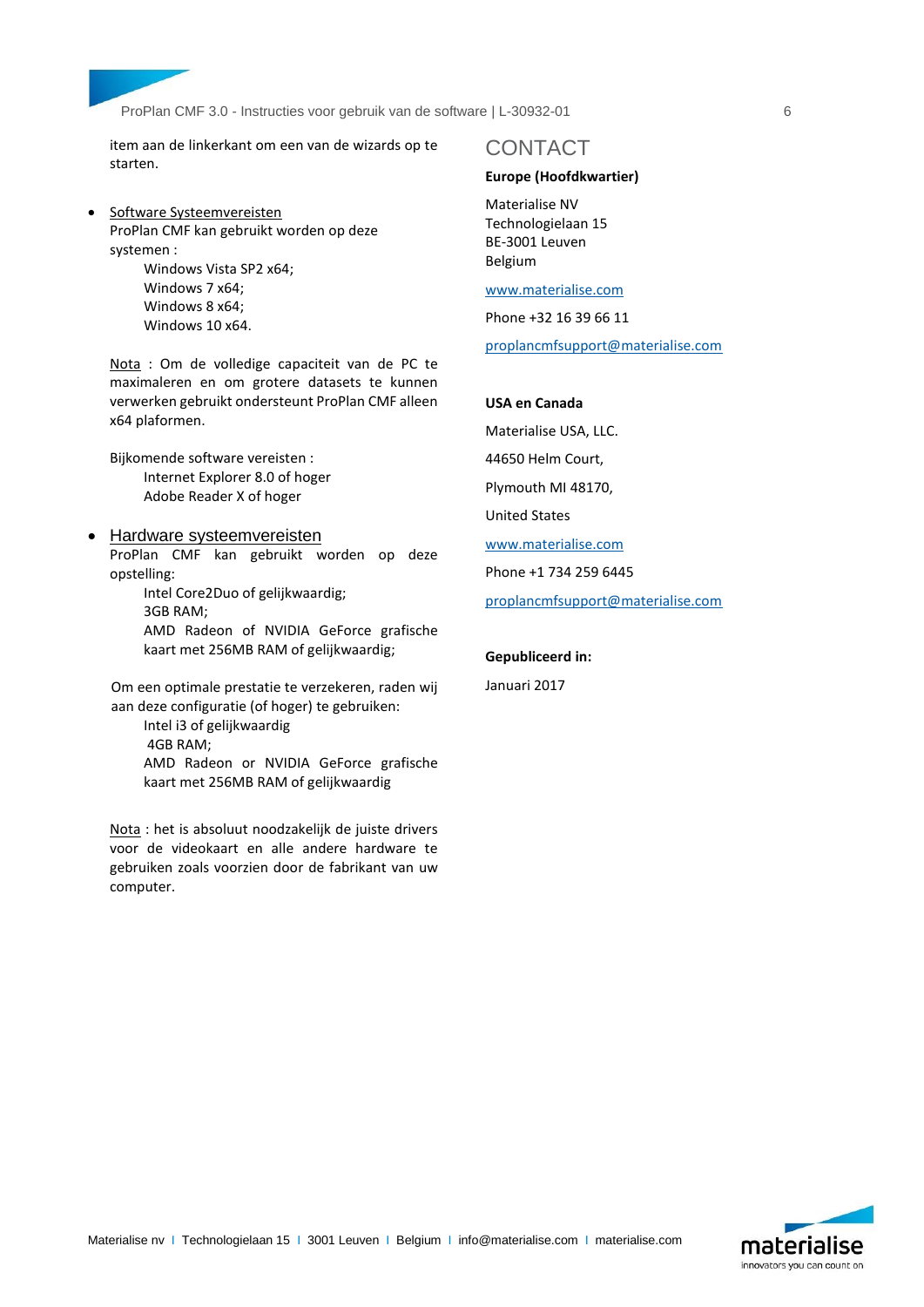



**Manufactured in 2017** 

**by:**  Materialise NV Technologielaan 15 3001 Leuven, Belgium

0120

 $\epsilon$ 

# <span id="page-6-0"></span>Instructions d'utilisation

**Ce document contient les instructions générales d'utilisation de ProPlan CMF. Pour des instructions détaillées, veuillez lire le guide de l'utilisateur.**

# **DESCRIPTION**

ProPlan CMF est un logiciel de traitement d'images venant de scanners, facile à utiliser, avec fonctions de visualisation 3D pour planifier des opérations chirurgicales dans la région cranio-maxillo-faciale (CMF). Les images de CT scanner et IRM peuvent être visualisées interactivement et segmentées pour donner un rendu 3D des objets anatomiques.

# INDICATIONS

ProPlan CMF est conçu pour une utilisation en tant qu'interface logicielle et système de segmentation d'images pour le transfert d'informations d'imagerie venant d'un scanner médical tel qu'un CT scanner ou un scanner à résonnance magnétique. Il est également utilisé comme logiciel préopératoire pour simuler/évaluer le placement d'un implant et les options de traitement chirurgical.

# CONTRE-INDICATIONS

Aucune.

# AVERTISSEMENTS

- Ce produit ne devrait être utilisé que par des techniciens formés. Le résultat doit être vérifié par le clinicien responsable.
- Les reconstructions 3D doivent être comparées aux images en coupe et vérifiées pour approbation par le clinicien responsable.
- Il est de l'obligation finale du clinicien d'exercer son jugement professionnel lorsqu'il décide de suivre ou ne pas suivre le plan de traitement créé en utilisant l'appareil médical (logiciel).
- Il est conseillé d'utiliser des images de scanners prises avec une distance d'1 mm entre les coupes. L'utilisation de plus grandes distances entre les coupes n'est pas conseillée.
- Les Guides ProPlan CMF doivent être utilisés par un médecin formé à la pratique de la chirurgie.

 Souvenez-vous que tout guide spécifique au patient et/ou modèle anatomique dérivé d'une planification créée dans le logiciel a été fabriqué en se basant sur les CT scans/IRM du patient. Si l'anatomie du patient a fortement changé depuis la prise du CT scanner/IRM, les guides et modèles ne devraient pas être utilisés.

# PRÉCAUTIONS

- La qualité des images dans le logiciel ProPlan CMF dépend de la qualité des images scannées. Pour obtenir des résultats optimaux, veuillez utiliser les paramètres de scanning spécifiés dans le protocole de scanning.
- Il est conseillé d'utiliser le guide ou le modèle anatomique dans les 6 mois après avoir effectué le CT scan/l'IRM utilisé(e). Si l'anatomie du patient a fortement changé depuis le moment où le CT scan/l'IRM a été pris(e), le guide ou le modèle ne devrait pas être utilisé, même si moins de 6 mois se sont écoulés.

# INSTRUCTIONS D'UTILISATION

**Installation** 

Fermez toutes les autres applications avant d'installer ProPlan CMF. Installez ProPlan CMF en utilisant le fichier d'installation de ProPlan CMF. Vous devez avoir les droits d'administrateur pour pouvoir installer le logiciel. Cela signifie que vous devez soit vous connecter en tant qu'administrateur avant de lancer l'installation ou que vous devez cliquer droit sur l'installateur en maintenant la touche shift enfoncée et choisir 'Exécuter en tant qu'administrateur'.

Suivez les instructions à l'écran pour installer ProPlan CMF.

Démarrage

Pour démarrer ProPlan CMF, double-cliquez sur l'icône ProPlan CMF sur votre bureau ou passez par le menu Démarrer > Tous les Programmes > Synthes > ProPlan CMF et choisissez de lancer ProPlan CMF. ProPlan CMF est protégé par un mot de passe. Lancez ProPlan CMF après l'installation pour lancer le Password Request Wizard (Assistant de demande de mot de passe). Les options concernant le mot de passe vous seront présentées. Suivez alors les instructions à l'écran.

L'écran de démarrage est ouvert quand le logiciel est lancé. Cliquez sur Open Project (ouvrir un projet) pour ouvrir un fichier ProPlan CMF ou sur Import Images (importer des images) pour importer DICOM. Quand un projet ProPlan CMF est ouvert, l'écran ProPlan CMF Overview donne un aperçu de tous les assistants et services ProPlan CMF disponibles. Passez sur un point du menu sur le côté gauche de

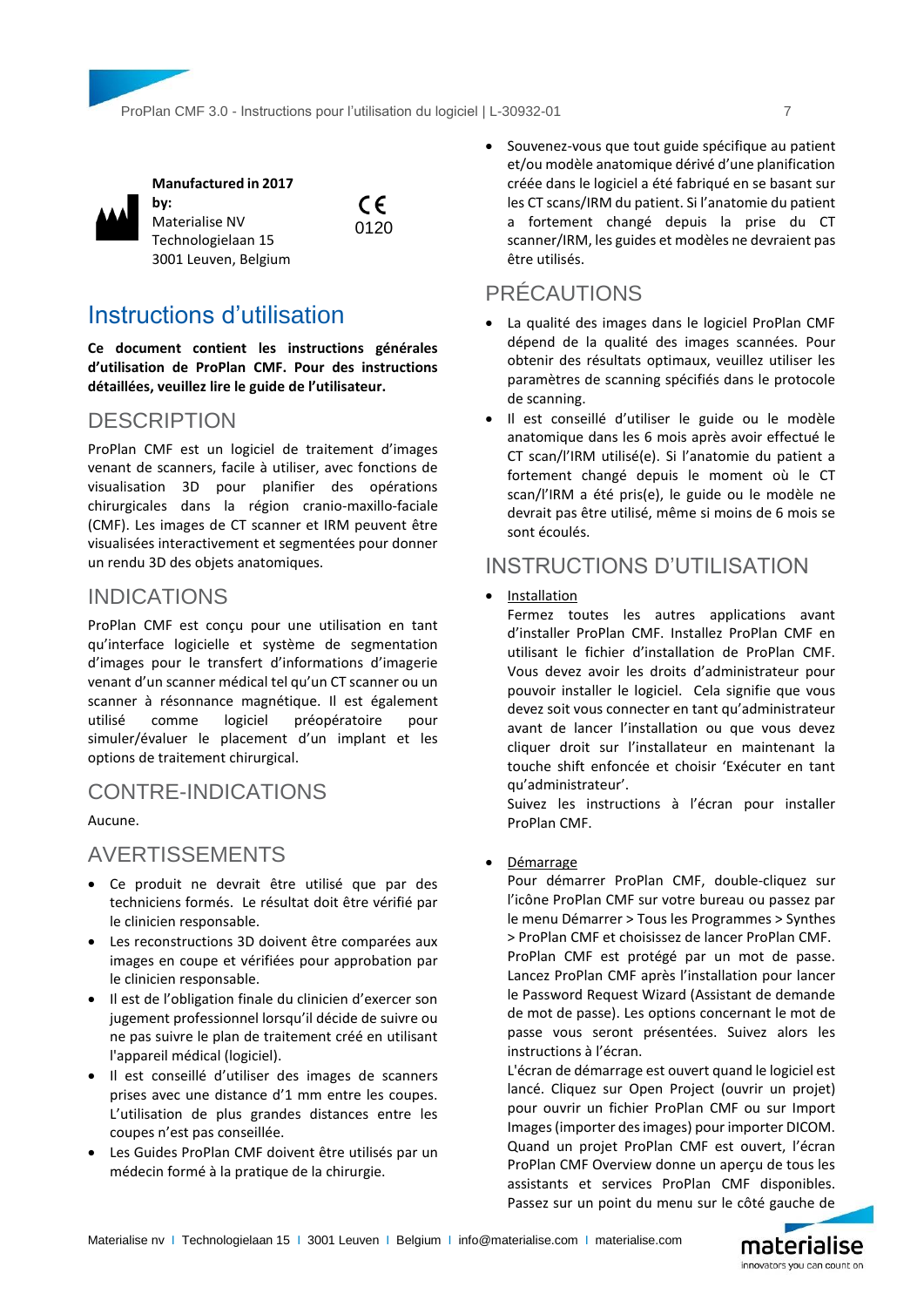

votre écran pour afficher plus d'informations dans le panneau d'information. Cliquez sur l'option du menu sur la gauche pour entrer dans un des assistants.

Configuration logicielle

Proplan CMF peut être utilisé sur les systèmes d'exploitation suivant :

> Windows Vista SP2 x64; Windows 7 x64 ; Windows 8 x64 ; Windows 10 x64.

Note : Afin d'optimiser les performances de votre PC et de pouvoir traiter des échantillons plus gros, ProPlan CMF supporte désormais uniquement les plateformes x64.

Logiciels supplémentaires :

Internet Explorer 8.0 ou version ultérieure Adobe Reader X ou version ultérieure

Configuration système minimale

Proplan CMF peut fonctionner sur la configuration suivante :

Intel Core2Duo ou équivalent ;

3Go de mémoire vive ;

Carte graphique AMD Radeon ou NVIDIA GeForce avec 128 Mo de mémoire vive ou équivalente.

Pour assurer des performances optimales, il est recommandé d'utiliser la configuration suivante (ou supérieure) ;

Intel i3 ou équivalent ;

4Go de mémoire vive

Carte graphique AMD Radeon ou NVIDIA GeForce avec 256 Mo de mémoire vive ou équivalente.

Note : Il est essentiel d'utiliser les pilotes adaptés pour la carte graphique et ainsi que pour les autres matériels tels que fournis par votre fabricant d'ordinateur.

### CONTACT

### **Europe (Siège)**

Materialise NV Technologielaan 15 BE-3001 Leuven Belgium

[www.materialise.com](http://www.materialise.com/)

Phone +32 16 39 66 11 [proplancmfsupport@materialise.com](mailto:proplancmfsupport@materialise.com)

### **Etats-Unis d'Amérique et Canada**

Materialise USA, LLC.

44650 Helm Court,

Plymouth MI 48170,

United States

[www.materialise.com](http://www.materialise.com/)

Phone +1 734 259 6445

[proplancmfsupport@materialise.com](mailto:proplancmfsupport@materialise.com)

### **Publié en:**

Janvier 2017

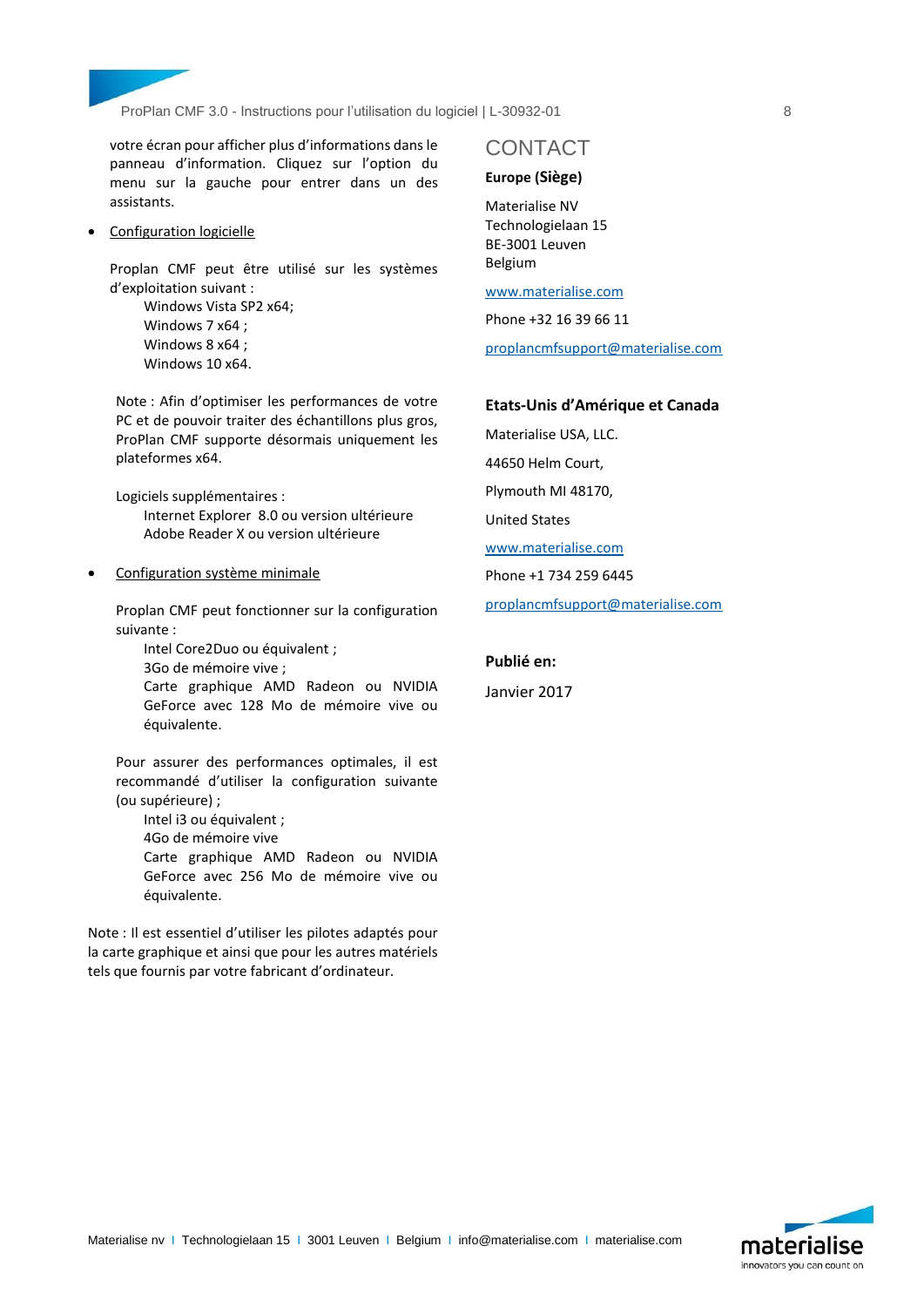$\epsilon$ 0120



### **Manufactured in 2017**

**by:**  Materialise NV Technologielaan 15 3001 Leuven, Belgium

<span id="page-8-0"></span>Gebrauchsanweisung

**Dieses Dokument enthält allgemeine Gebrauchsanweisungen für ProPlan CMF. Für genaue Anweisungen siehe das Benutzerhandbuch.**

# BESCHREIBUNG

ProPlan CMF ist eine anwenderfreundliche, scanner-<br>basierte Bildverarbeitungssoftware mit 3D-Bildverarbeitungssoftware mit 3D-Visualisierungsfunktionen zur Planung chirurgischer Eingriffe in der kraniomaxillofazialen (CMF) Region. CTsowie MRT-Aufnahmen können interaktiv visualisiert und segmentiert werden, was eine 3D-Wiedergabe anatomischer Objekte ergibt.

# ANWENDUNGSGEBIETE

ProPlan CMF ist für den Einsatz als Softwareschnittstelle und Bildsegmentierungssystem für die Übertragung von Bilddaten von einem medizinischen Scanner wie CToder Magnetresonanz-Scanner vorgesehen. Als präoperative Software wird es ebenfalls zur Simulation/Bewertung von Implantatplatzierung und chirurgischen Behandlungsoptionen verwendet.

# KONTRAINDIKATIONEN

Keine

# WARNHINWEISE

- Dieses Produkt muss von ausgebildeten Fachkräften verwendet werden. Das Ergebnis muss durch den verantwortlichen Mediziner verifiziert werden.
- Die 3D-Rekonstruktionen müssen mit den Schnittbildern verglichen und von dem verantwortlichen Mediziner genehmigt werden.
- Es ist letztendlich die Pflicht des Mediziners, sich nach seinem fachlichen Urteil für oder gegen die Behandlungsplanung, die mithilfe dieses Medizinprodukts (Software) erstellt wurde, auszusprechen.
- Es wird empfohlen Scans mit einem Schichtabstand von 1mm zu nutzen. Die Verwendung von größeren Schnittabständen wird nicht empfohlen.
- ProPlan-CMF-Bohrschablonen müssen von in der Chirurgie ausgebildeten Medizinern verwendet werden.

 Beachten Sie, dass alle patientenspezifischen Bohrschablonen und/oder anatomischen Modelle aus einer mit der Software erstellten Planung auf Basis von CT-/MRT-Scans des Patienten hergestellt wurden. Wenn sich die Patientenanatomie seit der Aufnahme der CT-/MRT-Scans signifikant verändert hat, dürfen die Bohrschablonen oder Modelle nicht verwendet werden.

# VORSICHTSMASSNAHMEN

- Die Qualität der Bilder der ProPlan-CMF-Software ist von der Qualität der gescannten Bilder abhängig. Um optimale Ergebnisse zu erzielen, verwenden Sie bitte die im Scanning-Protokoll angegebenen Scan-Parameter.
- Es wird empfohlen, die Bohrschablone oder das anatomische Modell innerhalb von 6 Monaten nach Anfertigen der CT-/MRT-Scans, die als Basis dienen, zu verwenden. Wenn sich die Patientenanatomie seit der Aufnahme der CT-/MRT-Scans signifikant verändert hat, dürfen die Bohrschablonen oder Modelle nicht verwendet werden, auch wenn die 6 Monate noch nicht abgelaufen sind.

# GEBRAUCHSANWEISUNG

Installation

Schließen Sie vor der Installation von ProPlan CMF alle anderen Anwendungen. Installieren Sie ProPlan CMF mittles des ProPlan CMF Installationsfiles. Um diese Software zu installieren, benötigen Sie Administratorrechte. Das bedeutet, dass Sie entweder vor dem Ausführen des Installers als Administrator angemeldet sein müssen oder Sie klicken bei gedrückter Umschalttaste auf die rechte Maustaste und wählen die Option "Als Administrator ausführen".

Folgen Sie zum Installieren von ProPlan CMF den Anweisungen auf dem Bildschirm.

• Start

Zum Starten von ProPlan CMF gehen Sie mit einem Doppelklick auf das Symbol ProPlan CMF auf Ihrer Arbeitsoberfläche oder gehen über Start > Alle Programme > Synthes > ProPlan CMF und wählen ProPlan CMF ausführen.

ProPlan CMF ist passwortgeschützt. Führen Sie ProPlan CMF nach der Installation aus, um den Passwortanforderungsassistenten zu starten. Die Optionen für die Passwortanforderung werden angezeigt. Folgen Sie den Anweisungen auf dem Bildschirm.

Der Startbildschirm öffnet sich mit Starten der Software. Klicken Sie auf "Projekt öffnen", um eine ProPlan-CMF-Datei zu öffnen oder klicken Sie auf "Aufnahmen importieren", um DICOM zu importieren.